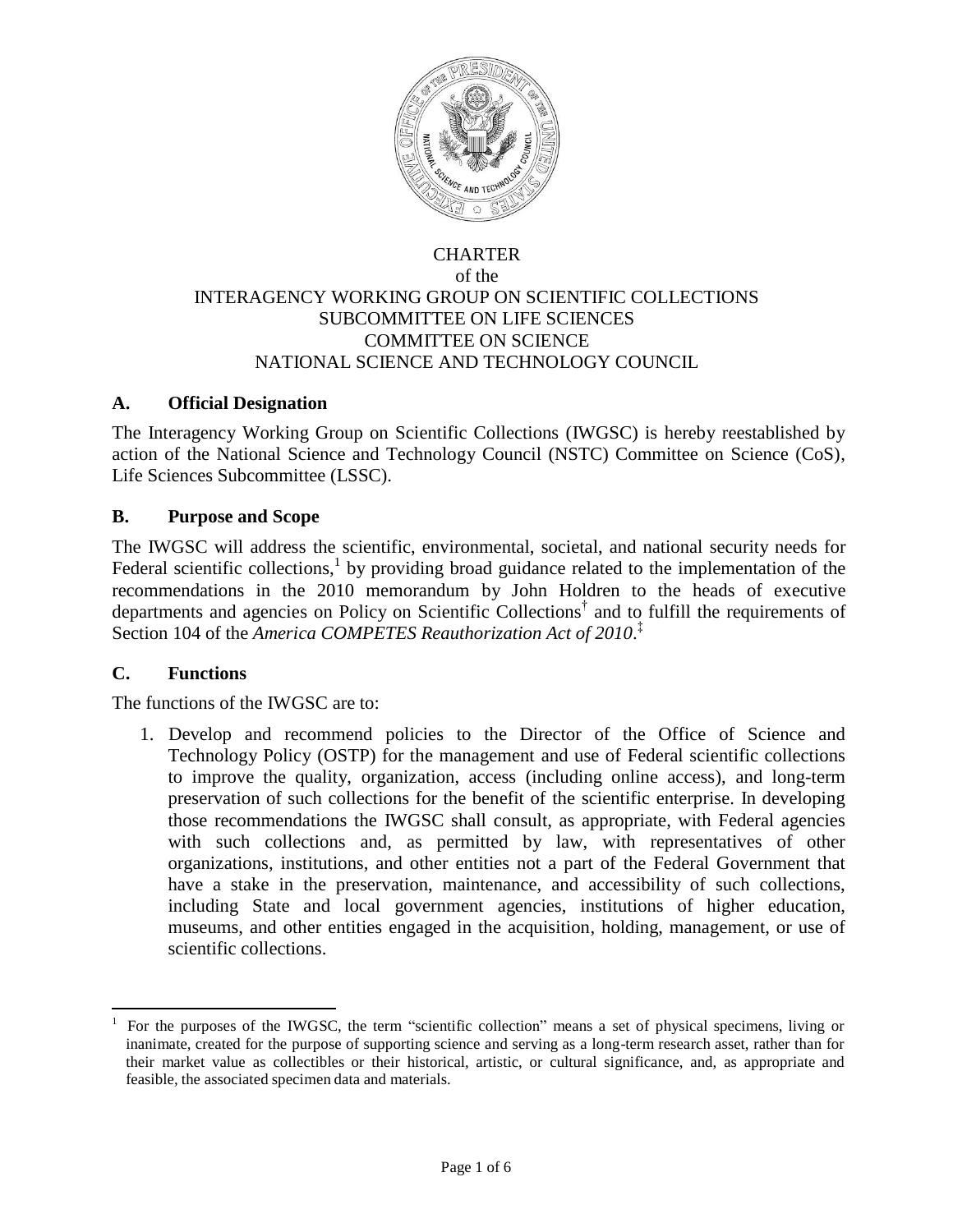In making its recommendations, the IWGSC should consider provisions for the disposal of collections when deemed appropriate; review of the research value of the collection prior to its disposal; consult with researchers who have used the collection, and other potentially interested parties, concerning the collection's value for research purposes; additional educational uses for the collection; and transfer of scientific collections when no longer need to researchers at institutions or other entities qualified to manage the collections.

- 2. In consultation with relevant Federal agencies, recommend to the OSTP Director a common set of methodologies to be used by Federal agencies for the assessment and projection of costs associated with the management and preservation of their scientific collections.
- 3. In consultation with relevant Federal agencies, provide advice to the OSTP Director as to the development of an online clearinghouse for information on the contents of, and access to, Federal scientific collections.

## **D. Membership**

The following NSTC departments and agencies are represented on the IWGSC:

Department of Agriculture (Co-chair); Department of Commerce; Department of Energy; Department of Defense; Department of State; Department of Health and Human Services; Department of Homeland Security; Department of the Interior; Department of Transportation; Department of Veterans Affairs; National Aeronautics and Space Administration; National Science Foundation; and Smithsonian Institution (Co-chair).

The following organizations in the Executive Office of the President shall also be represented on the IWGSC:

Office of Management and Budget, and Office of Science and Technology Policy.

Cooperating departments and agencies shall include other such Executive organizations, departments, and agencies as the Co-chairs may, from time to time, designate.

## **E. Private-Sector Interface**

The IWGSC may seek advice from members of the President's Council of Advisors on Science and Technology and will recommend to the Director of the Office of Science and Technology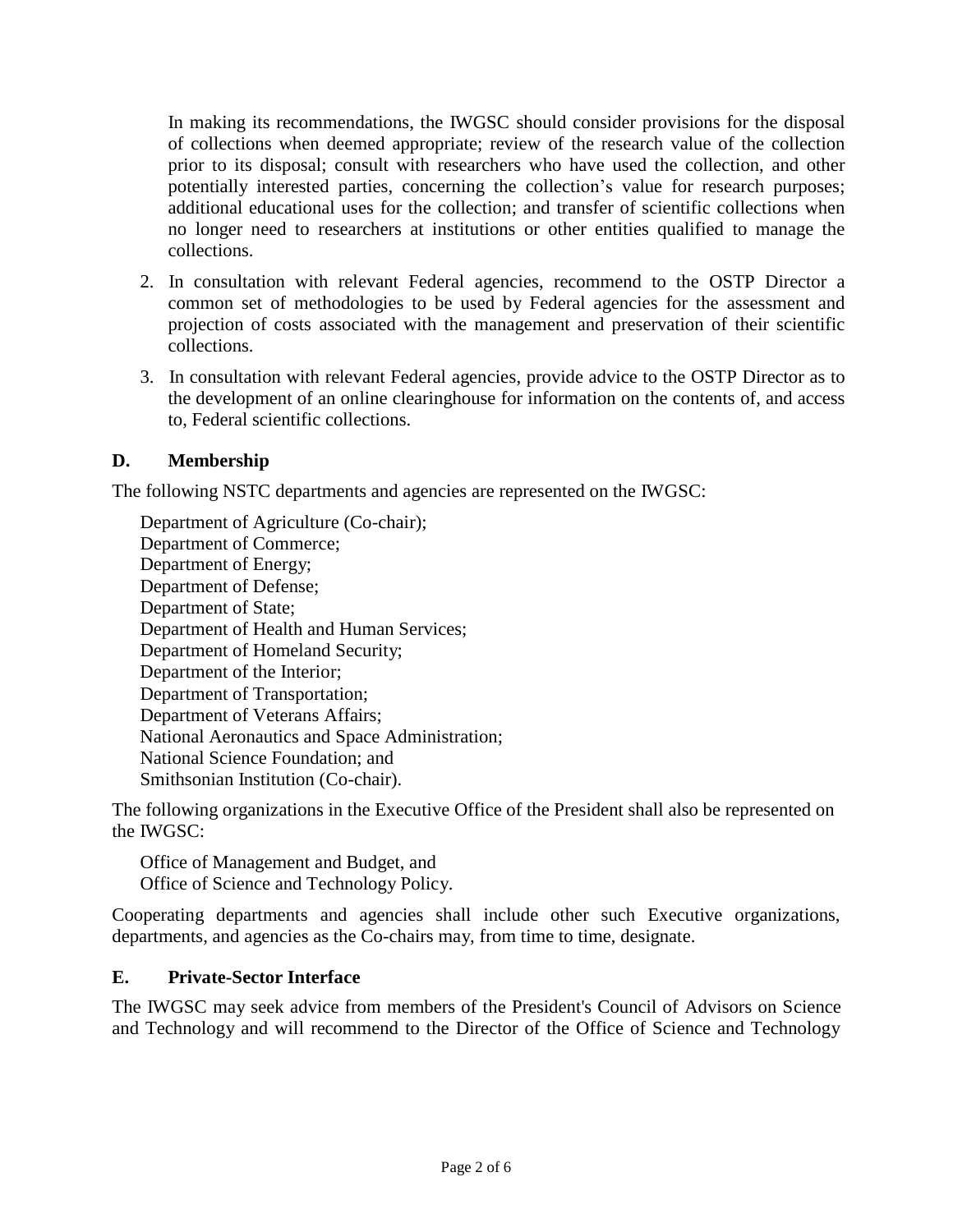Policy the nature of additional private-sector<sup>2</sup> advice needed to accomplish its 1111SS!On. The IWGSC may also interact with and receive *ad hoc* advice from various private-sector groups as consistent with the Federal Advisory Committee Act.

#### **F. Termination Date**

This charter shall terminate no later than March 31,2013, unless renewed by the Co-chairs of the LSSC.

#### **G. Determination**

I hereby determine that the reestablishment of the Interagency Working Group on Scientific Collections is in the public interest in connection with the perfonnance of duties imposed on the Executive Branch by law, and that such duties can best be performed through the advice and counsel of such a group.

Approved:

Kathy Habron

11/29

Date

 $0.10000a$ Chavonda Jacobs-Younk

Co-chair of Subcomrm ee on Life ciences, and Acting Director of the National Institute of Food and Agriculture Department of Agriculture

 $11|21|$ 

<sup>&</sup>lt;sup>2</sup> The Federal Advisory Committee Act, 5 U.S.C. App., as amended, does not explicitly define "private sector," but the phrase is generally understood to include individnals or entities outside the Federal govermnent such as, but **not Hmited to, the following: non Federal sources, academia, State. local or Tribal governments, individual citizens, the public, non-governmental organizations, industry associations, international bodies, etc.**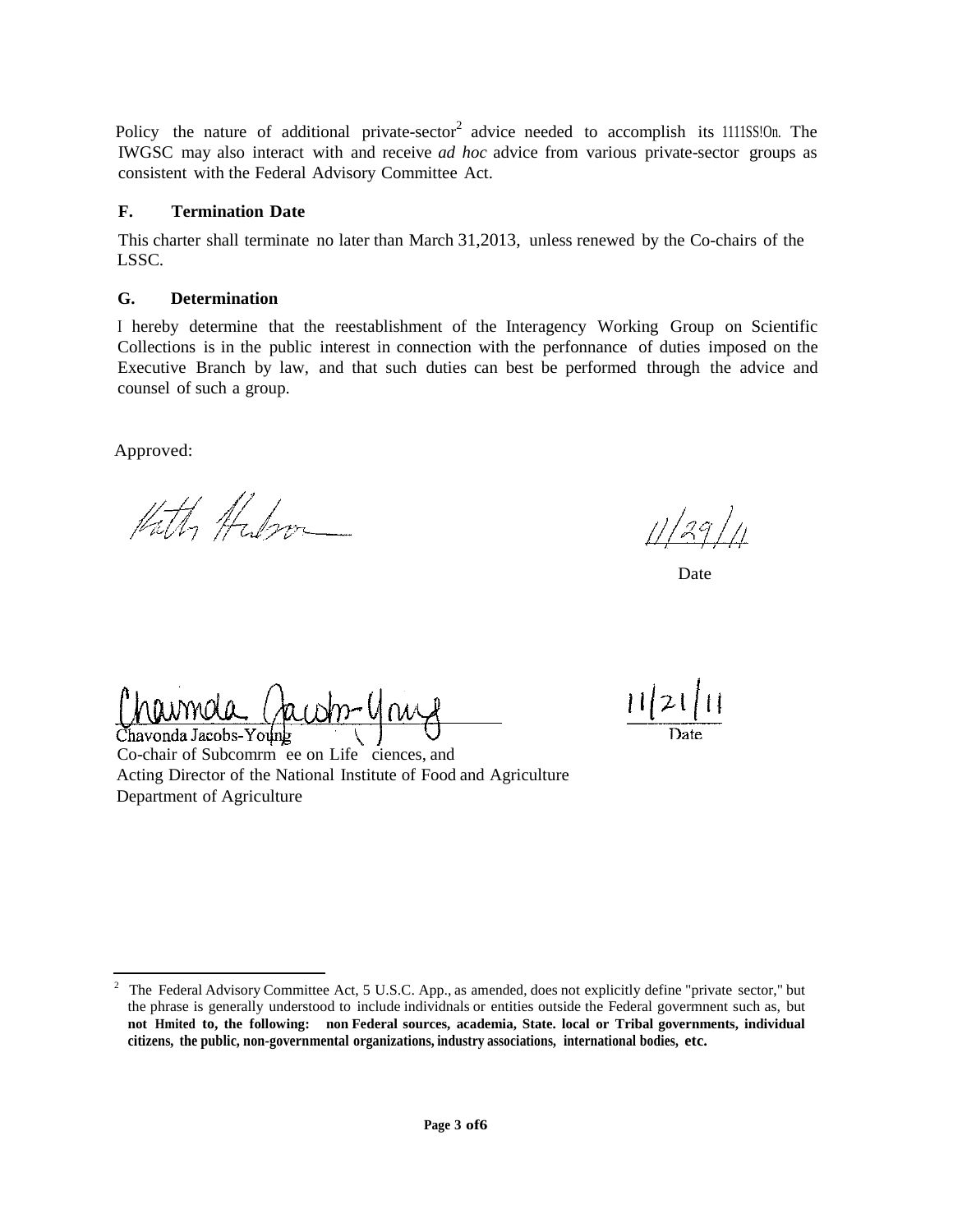

Joann Roskoski Co-chair of Subcommittee on Life Sciences, and Executive Officer for Biological Sciences National Science Foundation

Shlichentheniax

November 7, 2011 Date

Sharlene Weatherwax Co-chair of Subcommittee on Life Sciences, and Associate Director of Science for Biological and Environmental Research Office of Science Department of Energy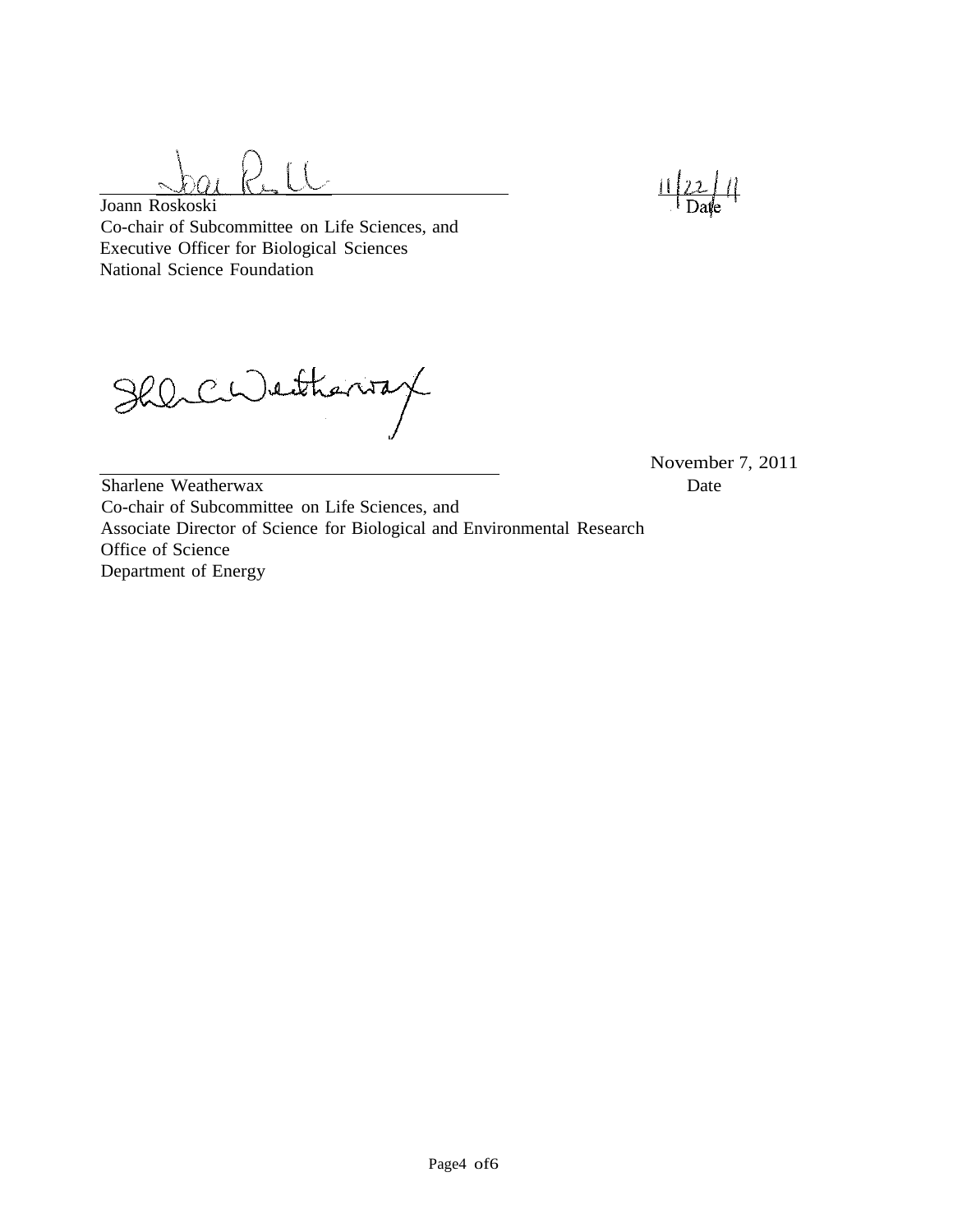# THE WHITE HOUSE **WASHINGTON** October 6, 2010

#### MEMORANDUM TO THE HEADS OF EXECUTIVE DEPARTMENTS AND AGENCIES

FROM: John P. Holdren, Assistant to the President for Science and Technology, and Director, Office of Science and Technology Policy

**SUBJECT:** Policy on Scientific Collections

Background: Scientific collections are widely recognized as a vital part of the common infrastructure for science in the United States and globally. In 2005, the Interagency Working Group on Scientific Collections (IWGSC)—part of the National Science and Technology Council—began to assess agency needs for collections and related policy issues. As part of that effort, the IWGSC performed the first cross-agency survey of government collection holdings, which provided important insights into the nature of these resources and how collections are being housed, staffed, and cared for-

In 2009, the IWGSC released its report, "Scientific Collections: Mission-critical Infrastructure for Federal Science Agencies," which highlighted the many ways collections contribute to improving health, enhancing national security, protecting commerce and trade, studying climate and ecosystems, and understanding our environment. As noted in the science and technology priorities memorandum for the FY 2012 budget, it is important to begin coordinated implementation of that report's recommendations.

Policy: The IWGSC report made several recommendations about how the Federal government should manage, document, fund, share, and report on scientific collections. This memo provides deadlines by which agencies should implement the following three recommendations.

i. Budgeting for Collections: While some agencies budget directly for collections care and maintenance, much of the money spent on collections is appropriated within research or other activities. Agencies should ensure that their collections' necessary costs are properly assessed and realistically projected in agency budgets, so that collections are not compromised. This should be implemented within 12 months of this policy issuance.

ii. Developing best practices: Proper policies and procedures for maintaining and preserving scientific collections are central to their value. The report noted wide variation in the collections policies across agencies. Agencies are urged to share their scientific collections policies and procedures to help agencies develop best practices. This should be implemented within 12 months of this policy issuance.

iii. Making collections more accessible: The President has established the Open Government Initiative to better deliver information to the American people. Making collections accessible on the internet improves public access. Within the scope of their missions, agencies should work. together to document their holdings and make as much collections information as possible available on-line where it can be useful to the public and the research community. This should be implemented within 36 months of this policy issuance.

Thank you for your continued attention to the important issue of scientific collections.